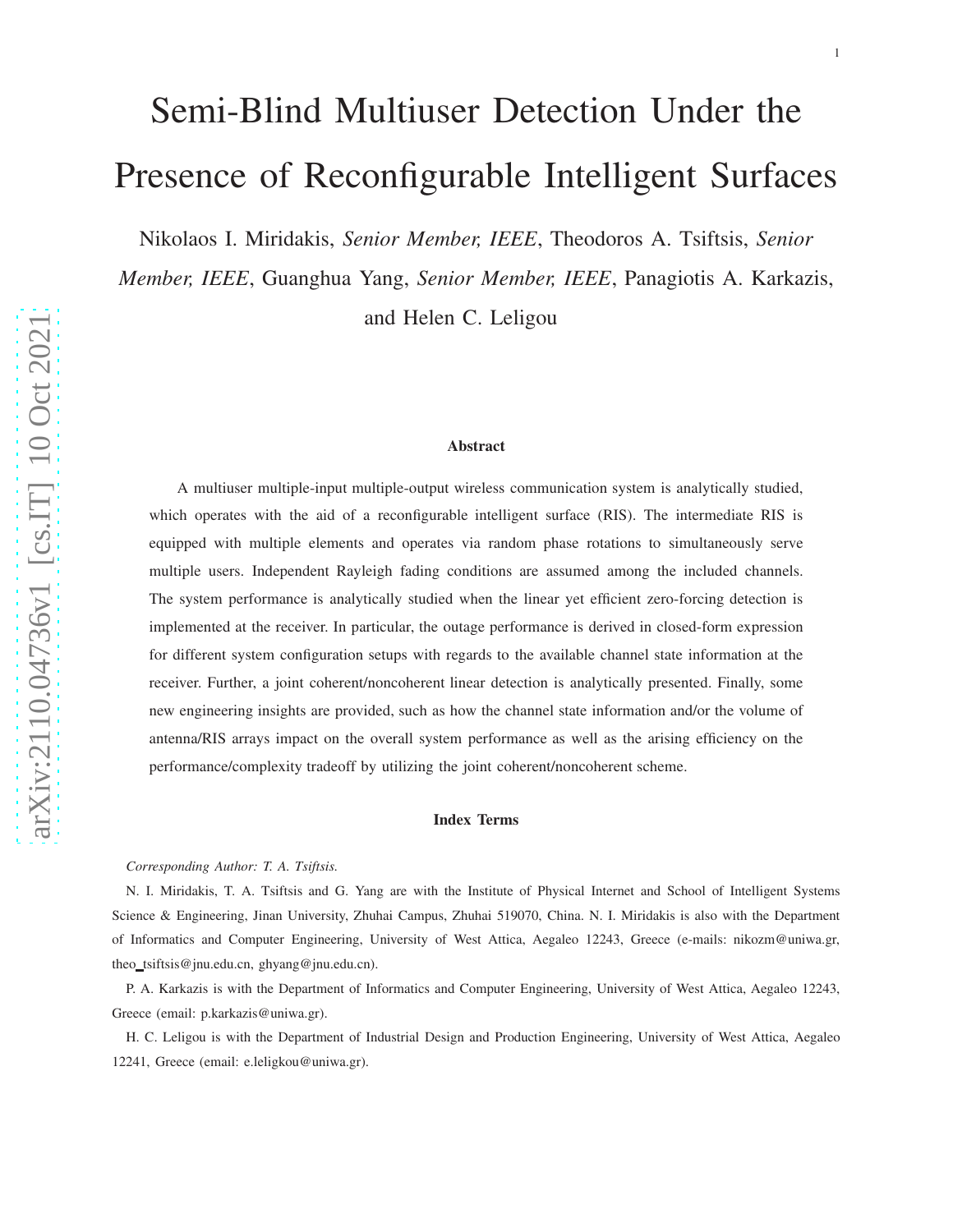Multiple-antenna transmission, multiuser detection, reconfigurable intelligent surfaces (RIS), zeroforcing detection.

#### I. INTRODUCTION

The reconfigurable intelligent surfaces (RIS), also known as intelligent reflecting metasurfaces, are emerging at the forefront of wireless communications research nowadays [\[1\]](#page-11-0)–[\[4\]](#page-11-1). RISs can control the wireless channel by suitably shifting the phase (and the amplitude response) of the impinging signal on a large number of meta-elements. Doing so, the corresponding reflected signals can be added either constructively or destructively with other signals to enhance the signal-to-noise ratio (SNR) and/or to suppress the co-channel interference at the receiver. Most of the current art is focused on the incident signals' phase shift optimization and/or knowledge acquisition of the channel state information (CSI) at RIS [\[5\]](#page-11-2). Nevertheless, such a condition reflects on a considerably high computational complexity and power consumption. In addition, assuming perfect CSI at RIS is challenging, while it may also be infeasible in some practical cases, due to the limited resources and passive nature of RIS deployments. The latter constraints become even more emphatic in multiuser multiple input-multiple output (MIMO) systems [\[6\]](#page-11-3).

Motivated by the aforementioned observations, in this letter, the performance of a multiuser MIMO communication system is analyzed, which operates with the aid of an intermediate RIS. The linear zero-forcing (ZF) detection is utilized at the receiver to recover the simultaneously detected multiple signals. It is assumed that the signals undergo independent Rayleigh fading conditions. The practical scenario of a fully-blind RIS (in terms of the multiuser CSI) is considered, whereas it is assumed that the phases of RIS elements are randomly rotated so as to serve a set of arbitrarily located multiple users.

New closed-form expressions with regards to the system outage probability are presented, under different use cases regarding the availability of instantaneous CSI at the receiver side. Moreover, the performance of a joint coherent/noncoherent detection scheme is analytically studied, which shows a remarkable efficiency on the performance/complexity tradeoff at RISenabled system setups. Insightfully, it is shown that the presence of partial-only CSI (which occurs whenever the CSI of at least one of the three links between transmitter, RIS and receiver is missing) unavoidably produces an SNR-independent outage/error floor. On the other hand, despite the partial CSI assumption, the introduced joint coherent/noncoherent detection effectively tackles this problem even for the suboptimal yet practically feasible random phase rotation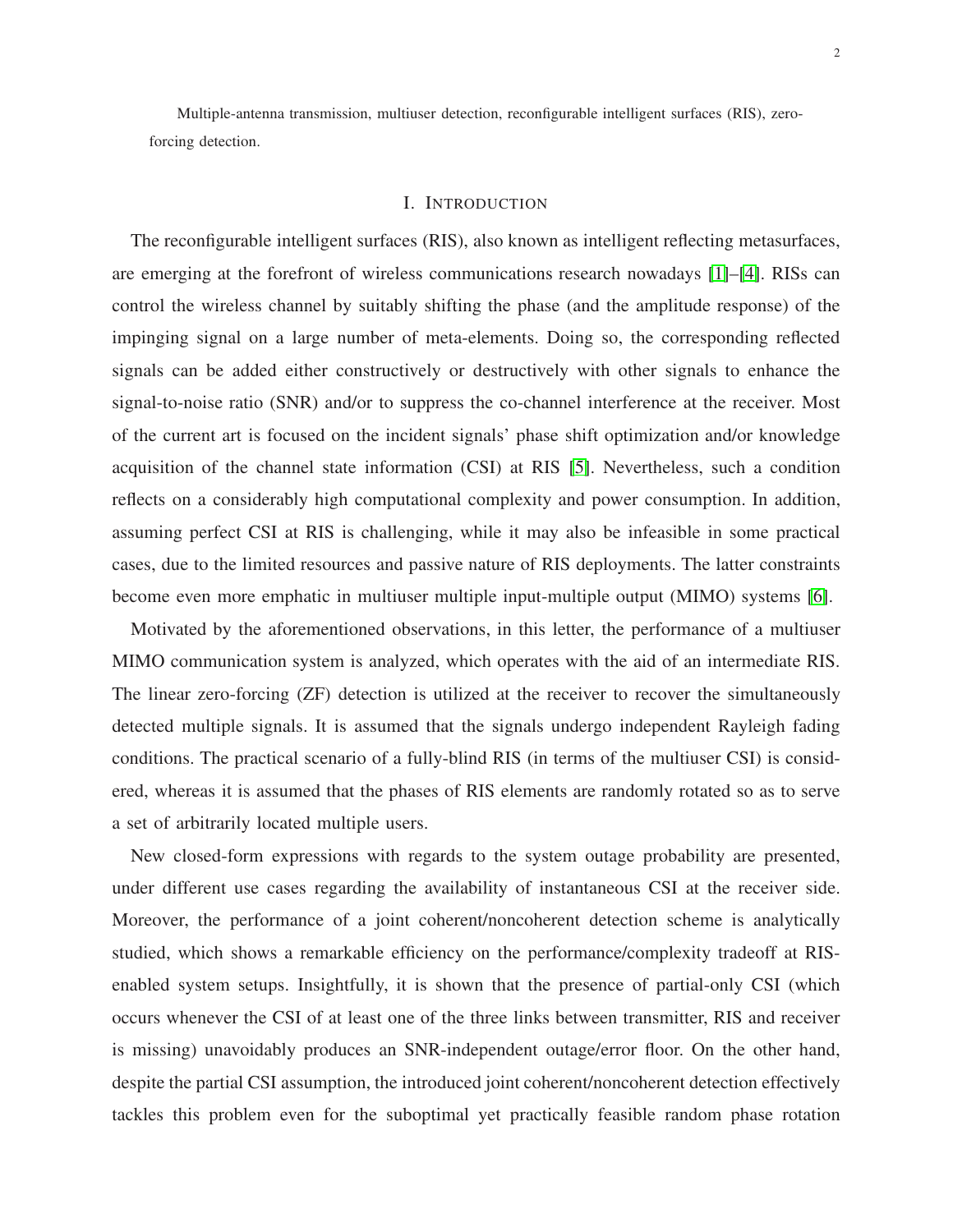strategy implemented at RIS. Also, the beneficial role of an increased antenna/RIS element array is manifested, while some useful engineering insights are presented. Most importantly, it turns out that utilizing the said joint detection scheme, the arising channel gains reflect on quite a similar performance as the ideal detection scheme (with full CSI of all the included links, yet impractical), but preserving much less computational costs and signaling overhead at the same time.

*Notation:* Vectors and matrices are represented by lowercase and uppercase bold typeface letters, respectively, whereas  $I_v$  stands for the  $v \times v$  identity matrix. A diagonal matrix with entries  $x_1, \dots, x_n$  is defined as  $\text{diag}\{x_i\}_{i=1}^n$ ,  $X^{-1}$  is the inverse of X and  $X^{\dagger}$  is the Moore-Penrose pseudoinverse of X.  $[X]_{k,l}$  stands for the entry at the  $k^{\text{th}}$  row and  $l^{\text{th}}$  column of X. Superscript (·)<sup> $#$ </sup> denotes Hermitian transposition, | · | represents absolute (scalar) value and  $j \triangleq \sqrt{-1}$ .  $\mathbb{E}[\cdot]$  is the expectation operator, symbol  $\stackrel{d}{=}$  means equivalence in distribution and  $\stackrel{d}{\sim}$  defines asymptotic equivalence in distribution.  $f_X(\cdot)$  and  $F_X(\cdot)$  represent the probability density function (PDF) and cumulative distribution function (CDF) of a random variable (RV)  $X$ , respectively. Furthermore,  $F_{X|Y}(\cdot|\cdot)$  represents the distribution function of X conditioned on Y.  $\mathcal{CN}(\mu, \sigma^2)$ defines a circularly symmetric complex-valued Gaussian RV with mean  $\mu$  and variance  $\sigma^2$ ;  $\mathcal{X}_v^2$ v stands for a (central) chi-squared RV with v degrees-of-freedom (DoF); while  $\mathcal{X}_v^2$  $v<sub>v</sub><sup>2</sup>(u, w)$  denotes that X is a non-central chi-squared RV with  $v$  DoF, a non-centrality parameter  $u$  and variance  $w$ . Also,  $\Gamma(\cdot, \cdot)$  denotes the upper incomplete Gamma function [\[7,](#page-11-4) Eq. (8.350.2)] and  $\Gamma(\cdot)$  denotes the Gamma function [\[7,](#page-11-4) Eq. (8.310.1)].  $Q_1(\cdot, \cdot)$  is the first-order Marcum- $Q$  function;  ${}_1F_1(\cdot, \cdot; \cdot)$ is the Kummer's confluent hypergeometric function [\[7,](#page-11-4) Eq.  $(9.210.1)$ ]; and  $G[\cdot]\cdot$ ] represents the Meijer's G-function [\[7,](#page-11-4) Eq. (9.301)].

#### II. SYSTEM AND SIGNAL MODEL

Consider a wireless communication system with  $M$  single-antenna transmitters and a receiver equipped with  $N \geq M$  antennas<sup>[1](#page-2-0)</sup> operating over a quasi-static block-fading channel. In fact, independent Rayleigh faded channels are assumed which remain fixed for the duration of a given frame transmission while they may change independently amongst various frames. The end-to-end communication is assisted by an RIS equipped with L passive elements. It is also

<span id="page-2-0"></span><sup>&</sup>lt;sup>1</sup> From the analysis presented hereafter, the classical single-user communication scenario with  $M$  co-located transmit antennas is included as a special case.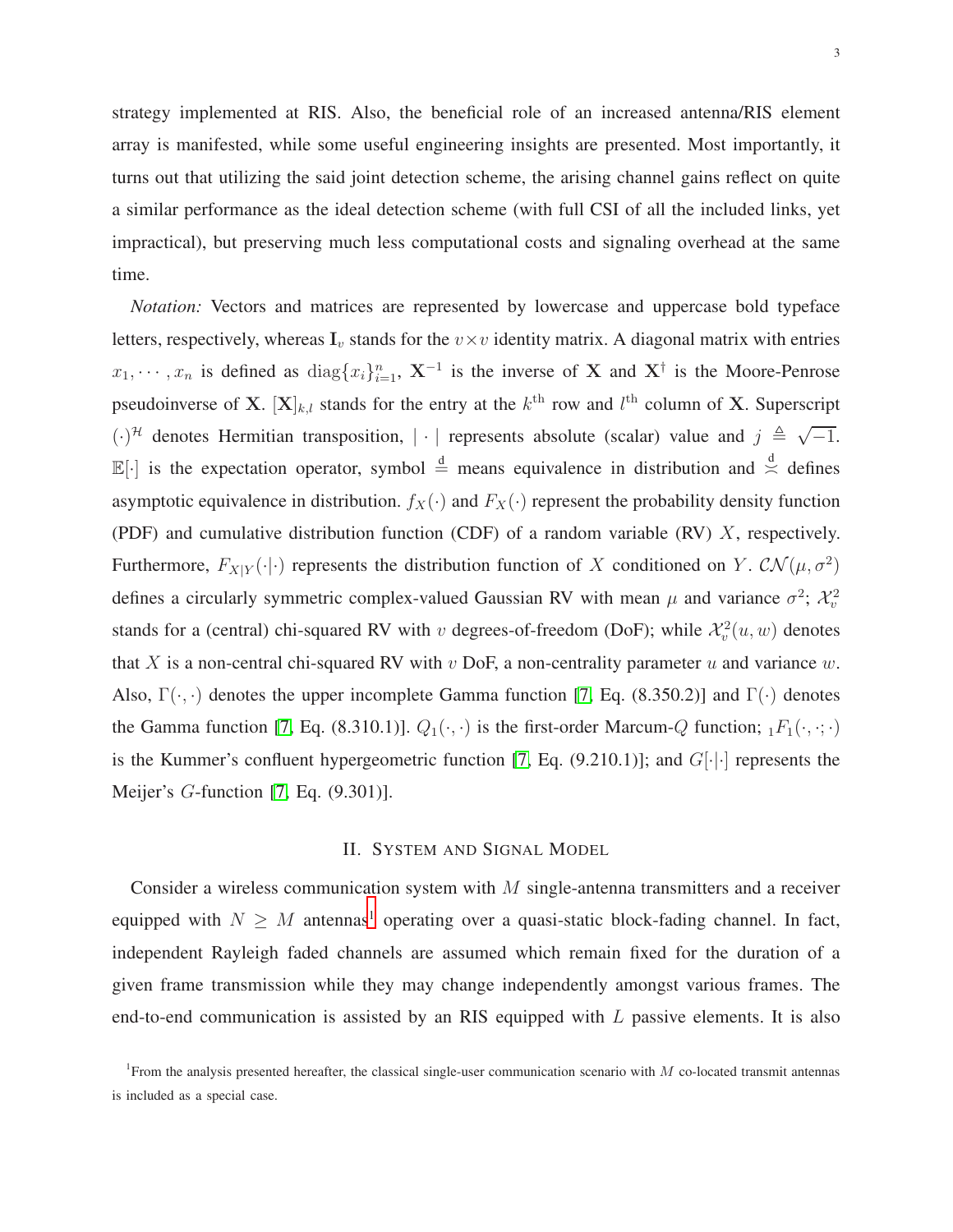assumed that both the size of each element and the inter-element spacing are equal to half of the signal wavelength; such that the associated channels undergo independent fading [\[8\]](#page-12-0). All the given streams are simultaneously transmitted and received via ZF detection.

More specifically, the received signal reads as

$$
\mathbf{y} = \sqrt{p} \left( \mathbf{H}_{\mathrm{D}} + \mathbf{H} \mathbf{\Phi} \mathbf{G} \right) \mathbf{s} + \mathbf{n},\tag{1}
$$

where  $y \in \mathbb{C}^{N \times 1}$ , p is the transmit SNR and  $s \in \mathbb{C}^{M \times 1}$  is the transmit signal. Also,  $H_D \in \mathbb{C}^{N \times M}$ denotes the channel matrix between the transceiver direct links;  $\mathbf{H} \in \mathbb{C}^{N \times L}$  and  $\mathbf{G} \in \mathbb{C}^{L \times M}$ are the channel matrices of the RIS-to-receiver and transmitters-to-RIS links, respectively;  $\Phi \triangleq$  $\text{diag}\{e^{j\phi_i}\}_{i=1}^L$  denotes the phase rotations at RIS; and  $n \in \mathbb{C}^{N \times 1}$  defines the additive white Gaussian noise at the receiver. Further, it holds that  $H_D \triangleq X_D \Xi_D^{1/2}$  $_{\text{D}}^{1/2}$ , where  $\mathbf{X}_{\text{D}} \in \mathbb{C}^{N \times M}$ and  $X_D \stackrel{d}{=} C\mathcal{N}(0, I_N)$ , while  $\Xi_D \stackrel{\Delta}{=} \text{diag}\{\xi_{D,i}^2\}_{i=1}^M$  with  $\xi_{D,i}^2$  standing for the (known) largescale channel gain of the i<sup>th</sup> transmitter. In a similar basis,  $H \triangleq X_H \Xi_H^{1/2}$  $_{\rm H}^{1/2}$ ,  $\mathbf{X}_{\rm H} \in \mathbb{C}^{N \times L}$ ,  $\mathbf{X}_{\rm H} \stackrel{\text{d}}{=}$  $\mathcal{CN}(\mathbf{0}, \mathbf{I}_N)$ , and  $\mathbf{\Xi}_{\mathrm{H}} \triangleq \xi_{\mathrm{H}}^2 \mathbf{I}_L$ . Also,  $\mathbf{G} \triangleq \mathbf{X}_{\mathrm{G}} \mathbf{\Xi}_{\mathrm{G}}^{1/2}$  with  $\mathbf{X}_{\mathrm{G}} \in \mathbb{C}^{L \times M}$ ,  $\mathbf{X}_{\mathrm{G}} \triangleq \mathcal{CN}(\mathbf{0}, \mathbf{I}_L)$ , and  $\mathbf{\Xi}_{\mathrm{G}} \triangleq$  $\text{diag}\{\xi_{\text{G},i}^2\}_{i=1}^M$ . The gains  $\{\xi_{\text{D},i}^2,\xi_{\text{G},i}^2,\xi_{\text{H}}^2\}$  incorporate signal propagation attenuation, antenna gains and shadowing losses, which are assumed either fixed or perfectly known at the receiver.<sup>[2](#page-3-0)</sup> Lastly, it is assumed that  $\mathbb{E}[\mathbf{s}^{\mathcal{H}}] = \mathbf{I}_M$  and  $\mathbf{n} \stackrel{\text{d}}{=} \mathcal{CN}(\mathbf{0}, \mathbf{I}_N)$ .

Upon the signal reception, the ZF filter matrix  $\mathbf{W} \in \mathbb{C}^{M \times N}$  is applied, yielding to the postprocessed signal  $r = Wy$ . The structure of W depends on the implicit assumption of the known (instantaneous small-scale) channel gains and is further analyzed subsequently.

### III. SYSTEM PERFORMANCE

In current work, we study the outage performance of the considered system configuration for different ZF filters W. For a given SNR of the  $i^{\text{th}}$  transmitted stream, defined as  $\gamma_i$ , its outage probability is computed as  $P_{\gamma_i}(\gamma_{th}) \triangleq F_{\gamma_i}(\gamma_{th})$ , where  $\gamma_{th} \triangleq 2^R - 1$  is the outage threshold satisfying a target data transmission rate  $R$  (in bps/Hz).

<span id="page-3-0"></span><sup>&</sup>lt;sup>2</sup>Note that the large-scale RIS-to-receiver channel gains  $\xi_H^2$  are identical for all the involved channel links since the interelement distance at RIS (or the inter-antenna distance at the receiver) is considered negligible compared to the corresponding RIS-to-receiver distance.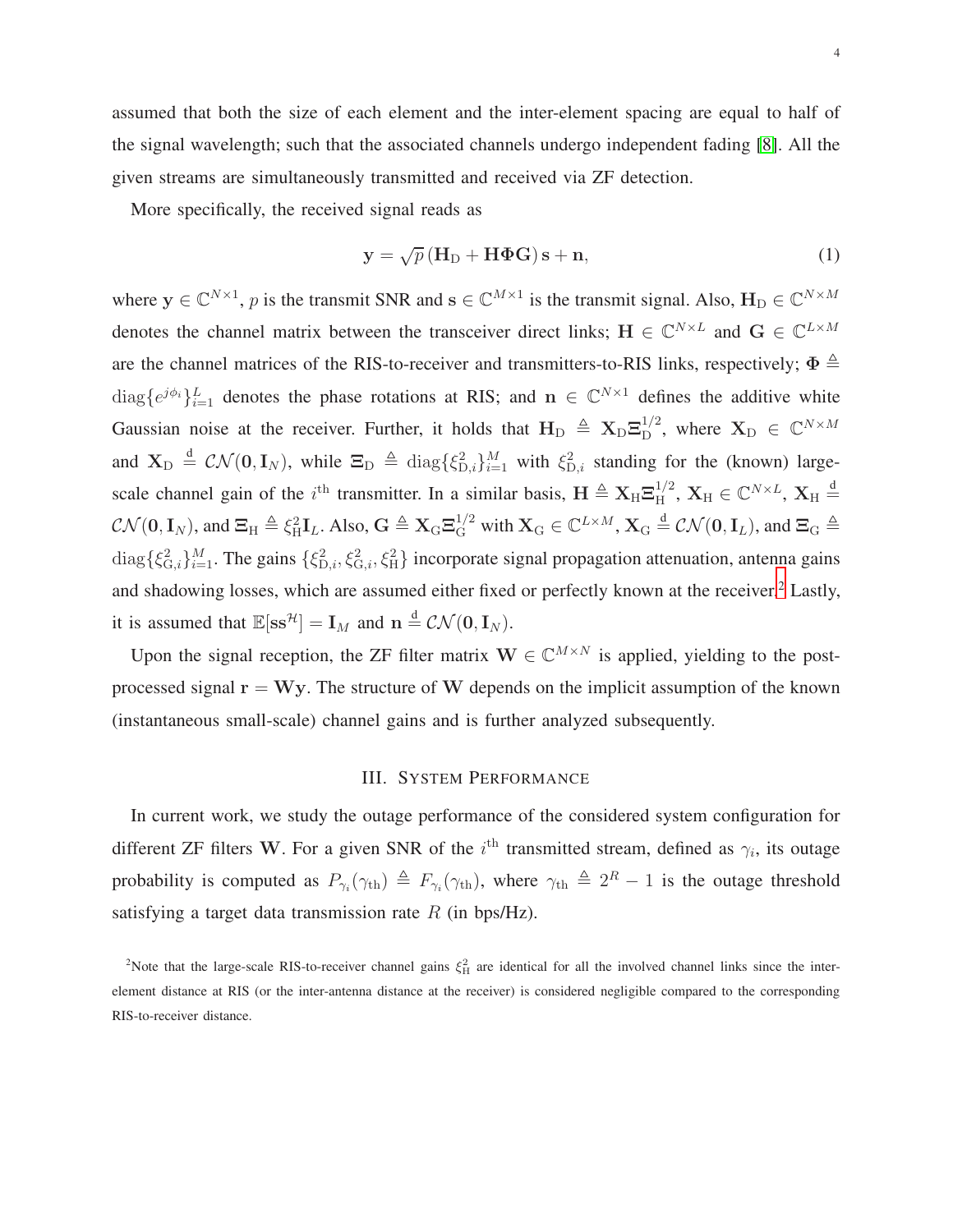*A. Given*  $\mathbf{H}_{\mathrm{D}}$ ,  $\mathbf{W} \triangleq \mathbf{H}_{\mathrm{D}}^{\dagger}$ D

In this case, the receiver perfectly knows the channel condition of the direct transceiver links, while the individual RIS-enabled channels H and G as well as the phase rotations Φ are completely unknown. It holds that

<span id="page-4-1"></span>
$$
\mathbf{r} = \mathbf{H}_{\mathrm{D}}^{\dagger} \left[ \sqrt{p} \left( \mathbf{H}_{\mathrm{D}} + \mathbf{H} \boldsymbol{\Phi} \mathbf{G} \right) \mathbf{s} + \mathbf{n} \right] \n= \sqrt{p} \mathbf{s} + \underbrace{\sqrt{p} \mathbf{H}_{\mathrm{D}}^{\dagger} \mathbf{H} \boldsymbol{\Phi} \mathbf{G} \mathbf{s} + \mathbf{H}_{\mathrm{D}}^{\dagger} \mathbf{n}}_{\mathbf{n}'_{1}},
$$
\n(2)

where  $n'_1$  denotes the post-processed noise vector with a corresponding covariance matrix being

$$
\mathbb{E}\left[\mathbf{n}'_{1}(\mathbf{n}'_{1})^{\mathcal{H}}\right]
$$
\n
$$
= p\mathbf{H}_{D}^{\dagger}\mathbb{E}\left[\mathbf{H}\Phi\mathbf{G}\mathbf{G}^{\mathcal{H}}\Phi^{\mathcal{H}}\mathbf{H}^{\mathcal{H}}\right]\left(\mathbf{H}_{D}^{\dagger}\right)^{\mathcal{H}} + \mathbf{H}_{D}^{\dagger}\left(\mathbf{H}_{D}^{\dagger}\right)^{\mathcal{H}}
$$
\n
$$
= \mathbf{H}_{D}^{\dagger}\left(\mathbf{H}_{D}^{\dagger}\right)^{\mathcal{H}}\left(pL\xi_{H}^{2}\sum_{i=1}^{M}\xi_{G,i}^{2}\right) + \mathbf{H}_{D}^{\dagger}\left(\mathbf{H}_{D}^{\dagger}\right)^{\mathcal{H}}
$$
\n
$$
= \left(\mathbf{H}_{D}^{\mathcal{H}}\mathbf{H}_{D}\right)^{-1}\left(pL\xi_{H}^{2}\sum_{i=1}^{M}\xi_{G,i}^{2} + 1\right),\tag{3}
$$

where we used the fact that H and G are mutually independent;  $\mathbb{E}\left[\mathbf{H}\mathbf{H}^{\mathcal{H}}\right]=L\xi_{\rm H}^2\mathbf{I}_N;$   $\Phi\Phi^{\mathcal{H}}=\mathbf{I}_L;$  $\mathbb{E}\left[\mathbf{G}\mathbf{G}^{\mathcal{H}}\right] = \sum_{i=1}^{M} \xi_{\mathrm{G},i}^{2} \mathbf{I}_{L}$ ; and  $\mathbf{H}_{\mathrm{D}}^{\dagger}(\mathbf{H}_{\mathrm{D}}^{\dagger})^{\mathcal{H}} = (\mathbf{H}_{\mathrm{D}}^{\mathcal{H}} \mathbf{H}_{\mathrm{D}})^{-1}$ . Thereby, the received SNR of the  $i^{\text{th}}$ stream becomes

<span id="page-4-0"></span>
$$
\gamma_i = \frac{p}{\left(pL\xi_H^2 \sum_{i=1}^M \xi_{G,i}^2 + 1\right) \left[\left(\mathbf{H}_{D}^{\mathcal{H}} \mathbf{H}_{D}\right)^{-1}\right]_{i,i}}.
$$
\n(4)

Obviously, even when operating at the high transmit SNR regime, the received SNR does not infinitely grow without any bound, since  $\gamma_{p\to\infty} = \{ (L\xi_H^2 \sum_{i=1}^M \xi_{\text{G},i}^2) [(\mathbf{H}_{\text{D}}^H \mathbf{H}_{\text{D}})^{-1}]_{i,i} \}^{-1}$ , thereby, introducing a certain outage/error floor. It is well-known that  $\gamma$ , as per [\(4\)](#page-4-0), follows a scaled  $\chi^2_{N-M+1}$  distribution with a corresponding outage probability given by [\[9\]](#page-12-1)

$$
P_{\gamma_i}(\gamma_{\text{th}}) = 1 - \frac{\Gamma\left(N - M + 1, \frac{\gamma_{\text{th}}\left(pL\xi_H^2 \sum_{i=1}^M \xi_{G,i}^2 + 1\right)}{p\xi_{D,i}^2}\right)}{\Gamma(N - M + 1)}.
$$
\n(5)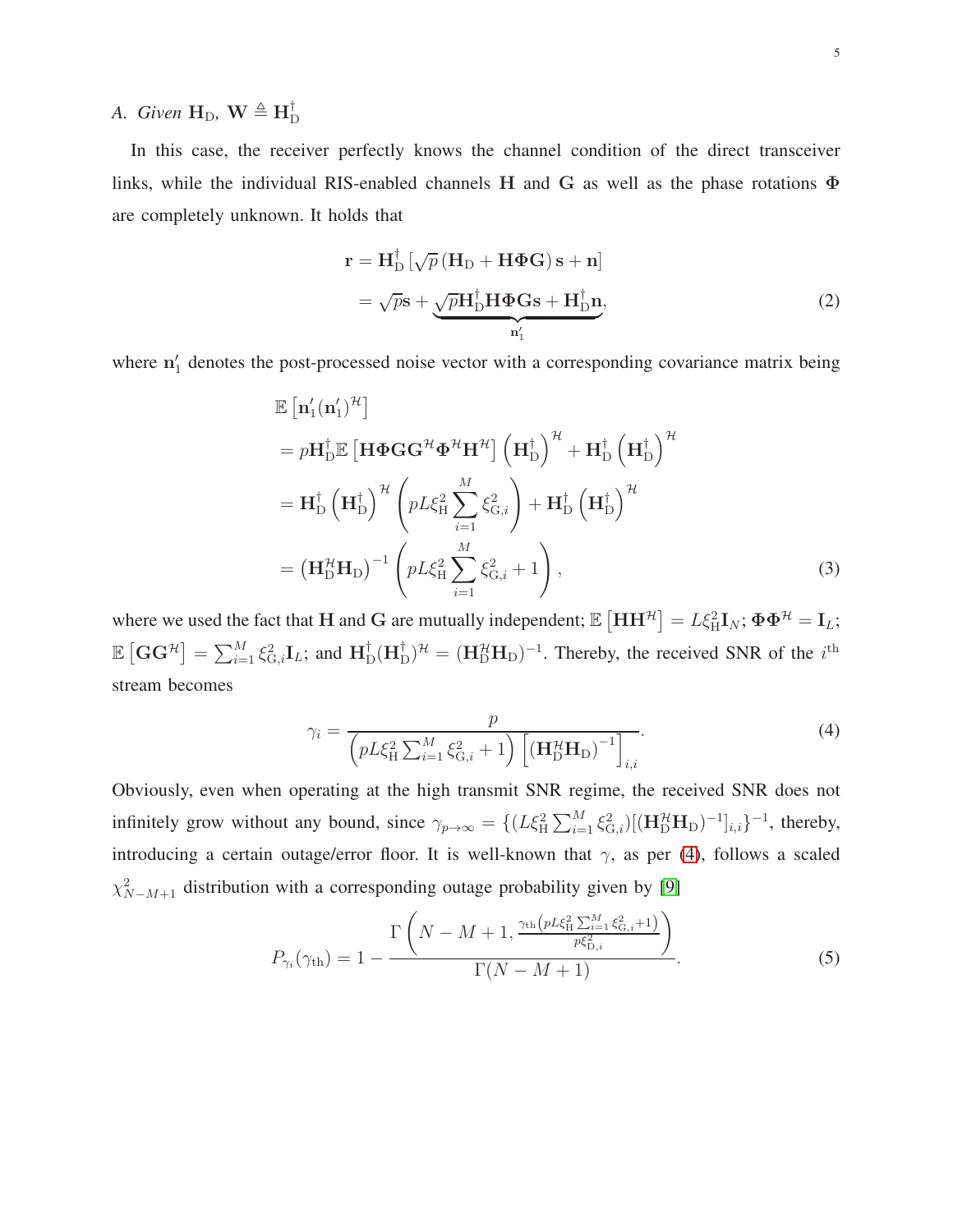# *B. Given H* $\Phi$ G,  $\mathbf{W} \triangleq (\mathbf{H} \Phi \mathbf{G})^{\dagger}$

In this case, the channel gains between the transmitter-RIS-receiver link are perfectly known at the receiver<sup>[3](#page-5-0)</sup> (not at RIS), whereas the relevant channel status of the direct link remains unknown (or is absent). Following quite a similar approach as in the previous subsection, we get

$$
\mathbf{r} = (\mathbf{H}\Phi\mathbf{G})^{\dagger} [\sqrt{p} (\mathbf{H}_{\mathrm{D}} + \mathbf{H}\Phi\mathbf{G})\mathbf{s} + \mathbf{n}]
$$
  
=  $\sqrt{p}\mathbf{s} + \underbrace{\sqrt{p} (\mathbf{H}\Phi\mathbf{G})^{\dagger} \mathbf{H}_{\mathrm{D}}\mathbf{s} + (\mathbf{H}\Phi\mathbf{G})^{\dagger} \mathbf{n}}_{\mathbf{n}'_{2}},$  (6)

and

$$
\mathbb{E}\left[\mathbf{n}'_{2}(\mathbf{n}'_{2})^{\mathcal{H}}\right]
$$
\n
$$
= p(\mathbf{HG})^{\dagger} \mathbb{E}\left[\mathbf{H}_{D}\mathbf{H}_{D}^{\mathcal{H}}\right] \left[(\mathbf{HG})^{\dagger}\right]^{\mathcal{H}} + (\mathbf{HG})^{\dagger} \left[(\mathbf{HG})^{\dagger}\right]^{\mathcal{H}}
$$
\n
$$
= (\mathbf{HG})^{\dagger} \left[(\mathbf{HG})^{\dagger}\right]^{\mathcal{H}} \left(p \sum_{i=1}^{M} \xi_{D,i}^{2}\right) + (\mathbf{HG})^{\dagger} \left[(\mathbf{HG})^{\dagger}\right]^{\mathcal{H}}
$$
\n
$$
= \left[(\mathbf{HG})^{\mathcal{H}}(\mathbf{HG})\right]^{-1} \left(p \sum_{i=1}^{M} \xi_{D,i}^{2} + 1\right). \tag{7}
$$

Notably,  $\Phi$  is not present at the noise covariance of [\(7\)](#page-5-1) since, in principle, random phase rotations and reflections do not affect channel gains. Hence, the received SNR yields as

<span id="page-5-2"></span><span id="page-5-1"></span>
$$
\gamma_i = \frac{p}{\left(p \sum_{i=1}^M \xi_{\mathrm{D},i}^2 + 1\right) \left[\left[\left(\mathbf{H} \mathbf{G}\right)^{\mathcal{H}} \left(\mathbf{H} \mathbf{G}\right)\right]^{-1}\right]_{i,i}}.
$$
\n(8)

Similar to the previous case, the latter SNR is bounded even in the asymptotically high  $p$ regions; that is  $\gamma_{p\to\infty} = \{(\sum_{i=1}^M \xi_{\text{D},i}^2)[[(\mathbf{HG})^{\mathcal{H}}(\mathbf{HG})]^{-1}]_{i,i}\}^{-1}$ . The received SNR as per [\(8\)](#page-5-2) can be considered as the product of two independent chi-squared RVs with  $N - L + 1$  and  $L - M + 1$ degrees-of-freedom, correspondingly. Doing so, its PDF reads as [\[11,](#page-12-2) Eq. (26)]

$$
f_{\gamma_i}(x) = \frac{\left(p \sum_{i=1}^M \xi_{\text{D},i}^2 + 1\right)}{(N-M)!(L-M)!p\xi_{\text{H}}^2\xi_{\text{G},i}^2} \times G_{0,2}^{2,0} \left[\frac{\left(p \sum_{i=1}^M \xi_{\text{D},i}^2 + 1\right)x}{p\xi_{\text{H}}^2\xi_{\text{G},i}^2}\right]_{N-M,L-M} \right].
$$
\n(9)

<span id="page-5-0"></span><sup>3</sup>As an indicative example, the transmitter-RIS-receiver cascaded channel can be evaluated by using conventional channel estimation techniques, such as the linear minimum mean squared error or deep learning approach [\[10\]](#page-12-3).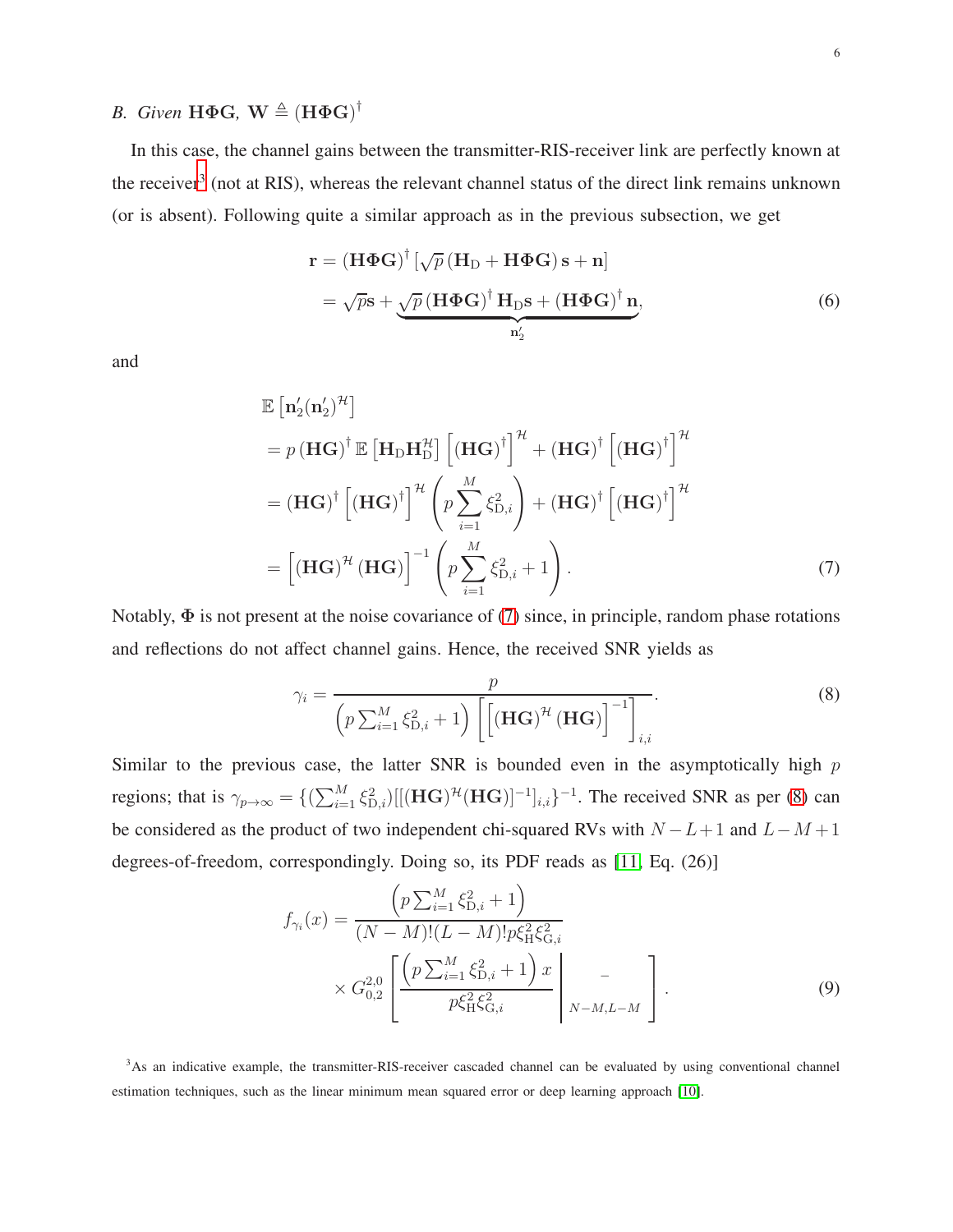Then, utilizing [\[12,](#page-12-4) Eq. (2.24.2.2)], the outage probability arises as

$$
P_{\gamma_i}(\gamma_{th}) = \frac{\left(p \sum_{i=1}^M \xi_{D,i}^2 + 1\right) \gamma_{th}}{(N - M)!(L - M)!p\xi_H^2 \xi_{G,i}^2} \times G_{1,3}^{2,1} \left[ \frac{\left(p \sum_{i=1}^M \xi_{D,i}^2 + 1\right) \gamma_{th}}{p\xi_H^2 \xi_{G,i}^2} \right]_{N - M,L - M,-1}^0 \right].
$$
 (10)

*C. Given*  $\mathbf{H}_{\mathrm{D}} + \mathbf{H} \mathbf{\Phi} \mathbf{G}, \ \mathbf{W} \triangleq (\mathbf{H}_{\mathrm{D}} + \mathbf{H} \mathbf{\Phi} \mathbf{G})^{\dagger}$ 

This scenario reflects on the ideal condition when the receiver perfectly knows the status of all the included channel fading links, which may serve as a performance benchmark. Unfortunately, the explicit formation of W renders the problem not amenable for further analysis in terms of an exact and closed-form outage expression. Nonetheless, keeping in mind that  $L \gg 1$  in the vast majority of RIS deployments (typically, the number of passive reflecting elements is moderately high in realistic scenarios) and adopting the Lyapunov central limit theorem, we can easily show that<sup>[4](#page-6-0)</sup>

<span id="page-6-1"></span>
$$
\mathbf{H}\Phi\mathbf{G} \stackrel{\mathrm{d}}{\asymp} \mathbf{A}\Psi^{1/2}, \text{ as } L \to \infty,
$$
 (11)

where  $\mathbf{A} \stackrel{d}{=} \mathcal{CN}(\mathbf{0}, \mathbf{I}_N)$  and  $\Psi = \text{diag}\{\xi_H^2 \xi_{G,i}^2/L\}_{i=1}^M$ . Therefore, we proceed by letting the ZF filter be  $\mathbf{W} \triangleq (\mathbf{H}_{\mathrm{D}} + \mathbf{H} \mathbf{\Phi} \mathbf{G})^{\dagger} \approx (\mathbf{H}_{\mathrm{D}} + \mathbf{A} \mathbf{\Psi}^{1/2})^{\dagger}$ , while the detected signal is approached by

$$
\mathbf{r} \approx \sqrt{p}\mathbf{s} + \underbrace{\left(\mathbf{H}_{\mathrm{D}} + \mathbf{A}\boldsymbol{\Psi}^{1/2}\right)^{\dagger}\mathbf{n}}_{\mathbf{n}'_3}.
$$
 (12)

Hence, the received SNR in this case yields as

$$
\gamma_i \approx \frac{p}{\left\{ \left[ \left( \mathbf{H}_{\mathrm{D}} + \mathbf{A} \boldsymbol{\Psi}^{1/2} \right)^{\mathcal{H}} \left( \mathbf{H}_{\mathrm{D}} + \mathbf{A} \boldsymbol{\Psi}^{1/2} \right) \right]^{-1} \right\}_{i,i}}.
$$
(13)

Since both  $H_D$  and A are mutually independent with zero-mean circularly symmetric complex-Gaussian entries while  $\Psi$  has a diagonal structure, the corresponding outage probability has a well-known form and is directly expressed as

$$
P_{\gamma_i}(\gamma_{\text{th}}) \approx 1 - \frac{\Gamma\left(N - M + 1, \frac{\gamma_{\text{th}}}{p\left(\xi_{\text{D},i}^2 + \frac{\xi_{\text{H}}^2 \zeta_{\text{G},i}^2}{L}\right)}\right)}{\Gamma(N - M + 1)}.
$$
\n(14)

<span id="page-6-0"></span><sup>4</sup>In principle, it is required that  $L \to \infty$ . However, it has been shown in the literature (e.g., see [\[13\]](#page-12-5)) that [\(11\)](#page-6-1) still holds even for moderate L ranges (say,  $L \ge 16$ ). This will be numerically verified in the next Section.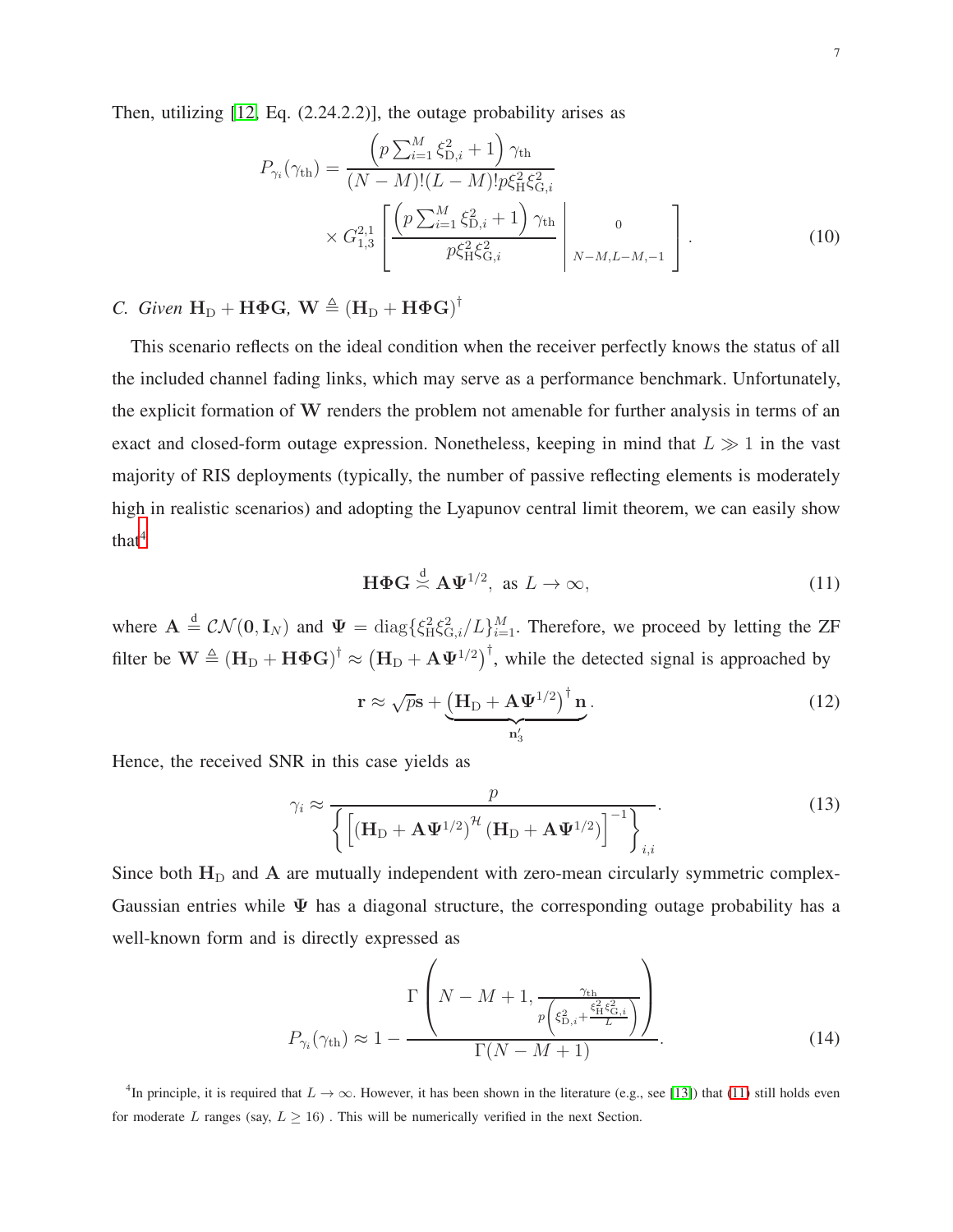# *D. Joint coherent/noncoherent detection*

Consider the reasonable scenario when the receiver knows the channel status of the direct link and knows nothing about the (instantaneous) RIS-enabled small-scale channel fading. The received signal here is identical to [\(2\)](#page-4-1). Yet, it is convenient for performance analysis reasons to follow an alternative approach by adopting the QR decomposition of the given channel fading matrix. Specifically, let  $H_D \triangleq QR$ , where Q and R denote an  $N \times N$  unitary matrix (with its columns representing the orthonormal ZF nulling vectors) and  $N \times M$  upper triangular matrix, respectively. Then,  $W = Q^{\mathcal{H}}$  and the received signal becomes

<span id="page-7-0"></span>
$$
\mathbf{r} = \mathbf{Q}^{\mathcal{H}} \left[ \sqrt{p} \left( \mathbf{H}_{\mathrm{D}} + \mathbf{H} \boldsymbol{\Phi} \mathbf{G} \right) \mathbf{s} + \mathbf{n} \right]
$$
  
=  $\sqrt{p} \left( \mathbf{R} + \mathbf{Q}^{\mathcal{H}} \mathbf{H} \boldsymbol{\Phi} \mathbf{G} \right) \mathbf{s} + \mathbf{Q}^{\mathcal{H}} \mathbf{n}$   
 $\approx \sqrt{p} \left( \mathbf{R} + \mathbf{Q}^{\mathcal{H}} \mathbf{A} \boldsymbol{\Psi}^{1/2} \right) \mathbf{s} + \mathbf{Q}^{\mathcal{H}} \mathbf{n},$  (15)

where the last approximation implies that  $L \gg 1$  by referring back to [\(11\)](#page-6-1). By closely observing [\(15\)](#page-7-0), the (unknown) RIS-enabled channel term  $H\Phi$ Gs carries transmit symbol information; thus, it can be treated as *a signal rather than (colored) noise*. To this end, prior to symbol decoding, the post-detected signal in [\(15\)](#page-7-0) passes through a simple noncoherent detector (e.g., envelope detection) such that the received SNR of the  $i<sup>th</sup>$  stream reads as

<span id="page-7-1"></span>
$$
\gamma_i \approx \frac{p \left| \mathbf{R} + \mathbf{Q}^{\mathcal{H}} \mathbf{A} \mathbf{\Psi}^{1/2} \right|_{i,i}^2}{\mathbf{Q}^{\mathcal{H}} \mathbb{E} \left[ \mathbf{n} \mathbf{n}^{\mathcal{H}} \right] \mathbf{Q}} \stackrel{\text{d}}{=} p \left| \mathbf{R} + \mathbf{A} \mathbf{\Psi}^{1/2} \right|_{i,i}^2. \tag{16}
$$

According to the unitary property applied on zero-mean Gaussian vectors [\[14,](#page-12-6) Thm. 1.5.5], i.e.,  $Q^{\mathcal{H}}n \stackrel{d}{=} n$  and  $Q^{\mathcal{H}}A \stackrel{d}{=} A$ , the derived SNR expression in [\(16\)](#page-7-1) is accurate and reveals a clear physical meaning. Particularly, in most practical system setups, RIS-enabled channel links may be much more impactful than the direct transmitter-receiver ones (say, much shorter distances), which in turn pronounce the contribution of the HΦGs signal term to the overall system performance more emphatically in comparison to the conventional approach.

Given  $H<sub>D</sub>$  (and, thus, R), the received SNR of the  $i<sup>th</sup>$  stream as per [\(16\)](#page-7-1) is distributed as  $\gamma_i \stackrel{\text{d}}{=} \chi_2^2(p|r_{i,i}|^2, \sigma_i^2)$ , where  $r_{i,j}$  is the entry at the i<sup>th</sup> row and j<sup>th</sup> column of **R** as well as  $\sigma_i^2 \triangleq p \xi_{\text{H}}^2 \xi_{\text{G},i}^2/(2L)$ . It follows that

$$
P_{\gamma_i|p|r_{i,i}|^2}(\gamma_{\text{th}}|y) \approx 1 - Q_1\left(\sqrt{\frac{y}{\sigma_i^2}}, \sqrt{\frac{\gamma_{\text{th}}}{\sigma_i^2}}\right),\tag{17}
$$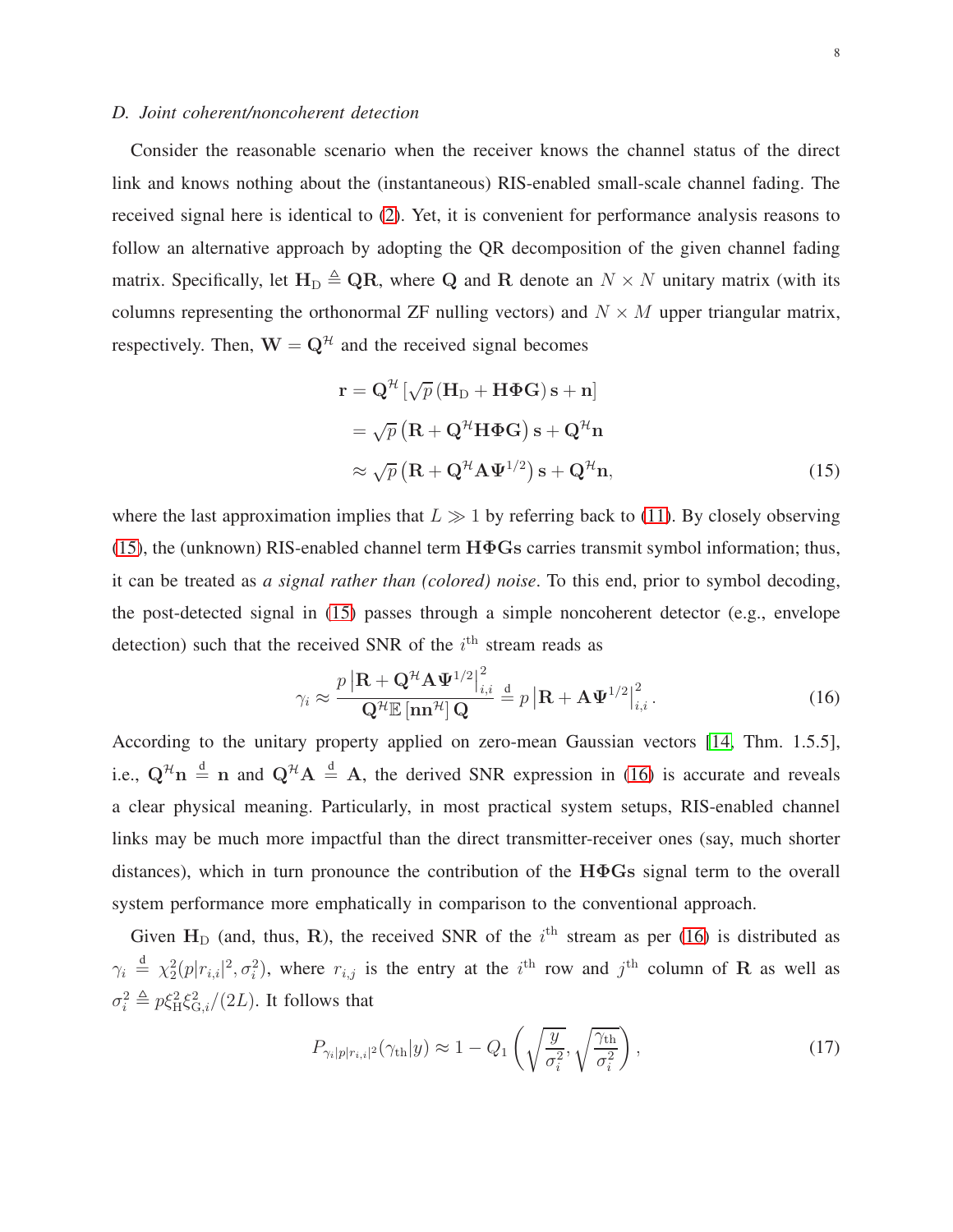with  $f_{p|r_{i,i}|^2}(y) = y^{N-M} \exp(-y/p \xi_{D,i}^2)/[(N-M)!(p \xi_{D,i}^2)^{N-M+1}]$ . Finally, the unconditional outage probability of the  $i<sup>th</sup>$  stream is derived by

<span id="page-8-1"></span>
$$
P_{\gamma_i}(\gamma_{th}) \approx \int_0^{\infty} P_{\gamma_i || r_{i,i} |^2}(\gamma_{th} | y) f_{|r_{i,i} |^2}(y) dy
$$
  
=  $1 - \exp\left(-\frac{L\gamma_{th}}{p\xi_H^2 \xi_{G,i}^2}\right) \left[1 + \sum_{l=0}^{N-M} \frac{L^2 \gamma_{th} \left(\frac{L\xi_{D,i}^2}{\xi_H^2 \xi_{G,i}^2} + 1\right)^{-l}}{Lp\xi_H^2 \xi_{G,i}^2 + \frac{p(\xi_H^2 \xi_{G,i}^2)^2}{\xi_{D,i}^2}}\right]$   
 $\times {}_1F_1\left(l + 1; 2; \frac{L^2 \gamma_{th}}{Lp\xi_H^2 \xi_{G,i}^2 + \frac{p(\xi_H^2 \xi_{G,i}^2)^2}{\xi_{D,i}^2}}\right)\right],$  (18)

where the latter result is obtained by utilizing [\[15,](#page-12-7) Eq. (12)] and after some straightforward manipulations.<sup>[5](#page-8-0)</sup>

# *E. Engineering Insights and Outcomes*

In practice, the considered approach can be realized in the uplink of a (distributed) MIMO system operating with the aid of an intermediate RIS. The independent Rayleigh fading assumption is valid whenever a dominant (line-of-sight) channel link is absent within a rich-scattering environment; e.g., in a dense outdoor urban terrestrial. The considered spatial multiplexing approach relies on the fact that  $N \ge L \ge M$ , which in various cases it holds that  $N \ge L \gg M$ (for instance in massive MIMO deployments). For such a system setup, the channel is usually being estimated via pilot signaling prior to the data communication phase. Eventually, it turns out that the pilot length reaches to [\[17\]](#page-12-8)  $NLM + NM$  channel uses (i.e., time instances), which requires rather long pilot sequences; especially for quite large  $\{N, L\}$  arrays. This process is timeconsuming and may even do not comply with fundamental boundaries, such as the transmission block coherence time interval, which renders the problem quite challenging and prohibitive for practical applications [\[1\]](#page-11-0).

On another front, in current work, we adopt the conventional channel status acquisition between (only) the direct transmitter/receiver faded links, while the RIS elements employ random rotations. We capitalize on the indirect impact caused by the channel gain of the RIS-enabled

<span id="page-8-0"></span><sup>&</sup>lt;sup>5</sup>Typically,  $_1F_1(\cdot)$  is an infinite series representation. Fortunately, in this certain case, the said function includes integervalued parameters. Therefore, it can be reduced to a finite series representation with the aid of [\[16,](#page-12-9) Eqs. (07.20.03.0026.01) and (07.20.03.0025.01)] including elementary-only functions. Doing so, [\(18\)](#page-8-1) denotes an efficient closed-form expression of the considered system outage performance.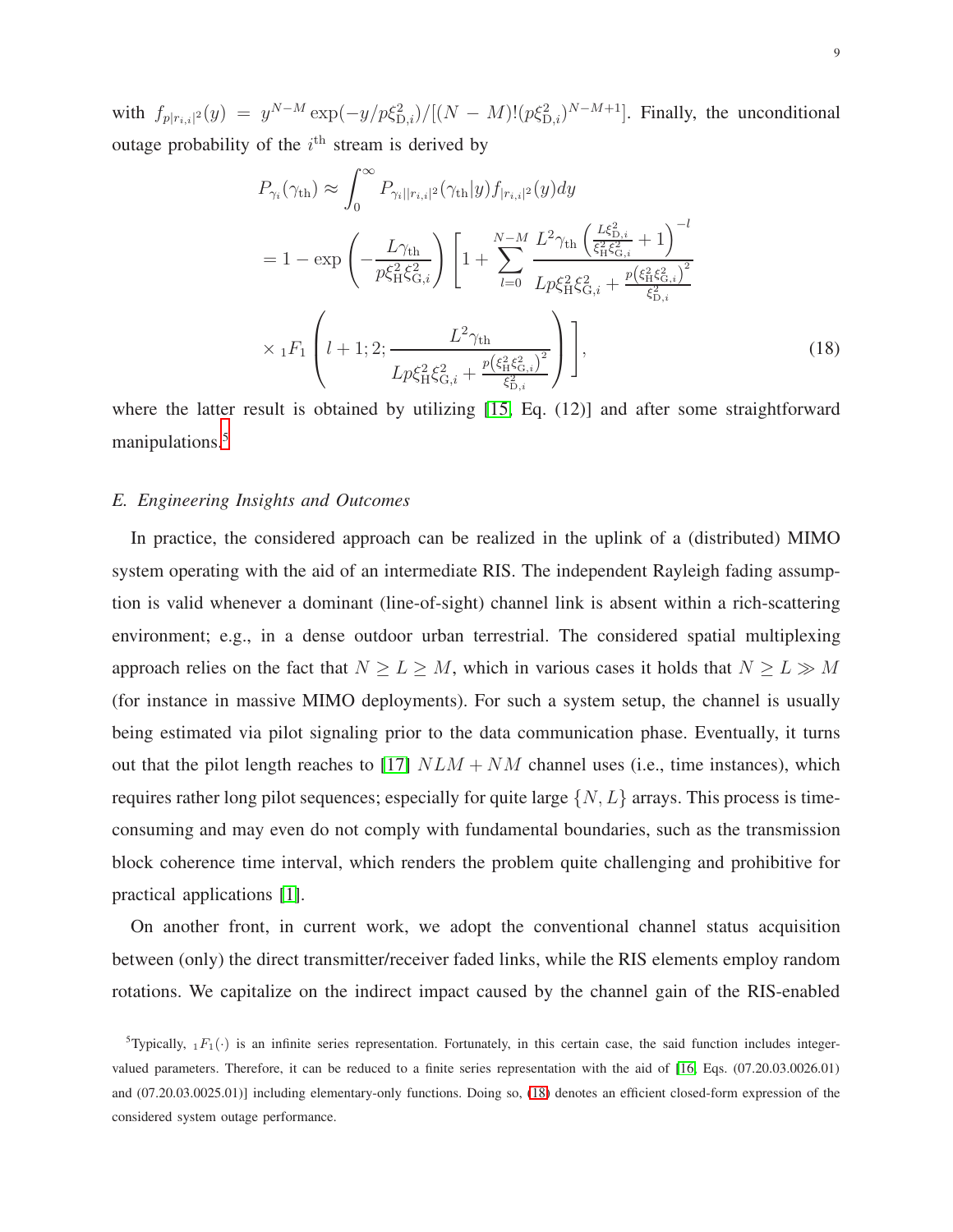links in a noncoherent yet practically feasible basis. It is noteworthy that when adopting the considered approach, the length of pilot symbols is only NM, which is a viable solution. In addition, an outage/error floor is evident when partial CSI is available (either of the direct or RIS link). On the other hand, the received SNR grows unboundedly only when full CSI is available (ideal case, hard to implement) or when adopting the joint coherent/noncoherent approach. Next section cross-compares the performance of the above schemes and manifests the efficiency of the performance/complexity tradeoff provided by the considered semi-blind joint detection scheme.

#### IV. NUMERICAL RESULTS AND CONCLUDING REMARKS

In this section, the derived analytical results are verified via numerical validation, whereas they are cross-compared with corresponding Monte-Carlo simulations. Also, without loss of generality and for the sake of clarity, hereinafter, we assume an identical statistical profile for each transmitted stream (i.e.,  $\xi_{D,i}^2 \triangleq \xi_D^2 \forall i$  and  $\xi_{G,i}^2 \triangleq \xi_G^2 \forall i$ ) in order to evaluate more concretely the overall system performance and obtain more impactful insights. In what follows, line-curves and solid dot-marks denote the analytical and simulation results, respectively. Labels '*D*', '*RIS*', '*D+RIS*', and '*Joint*' correspond, respectively, to the cases when CSI is known only for the direct link, RIS link, direct and RIS links, as well as the joint coherent/noncoherent approach with only the direct link known. Finally, we set  $R = 3$  bps/Hz.

In Fig. [1,](#page-10-0) the system outage performance is illustrated vs. various transmit SNR regions with a particular emphasis on the relatively low SNR regime. The multiuser case of  $M = 12$  independent transmitted streams is modeled under large arrays of  $N = 32$  receive antennas and either  $L = 16$ or  $32(= N)$  RIS elements. Obviously, the detrimental effect of the partial CSI (present at the '*D*' and '*RIS*' cases) appears due to the unavoidable outage/error floor. Most importantly, the performance difference between the full-CSI (coherent detection) '*D+RIS*' approach against to the noncoherent joint approach is quite small (less than 1dB), while it is being reduced for an increasing number of RIS elements.

In Fig. [2,](#page-11-5) the system outage performance is illustrated for various target data rates, when the large-scale channel gain of the direct link,  $\xi_{\rm D}^2$ , is equal or less to the individual RISenabled channel gains, correspondingly. This implies longer (at least equal) distances of the direct transceiver links in comparison to the individual RIS-enabled ones. As expected, the performance gets worse for an increased R and reduced  $\xi_{\rm D}^2$ . It is verified again that the coherent scheme slightly outperforms the corresponding joint approach at the expense of a considerably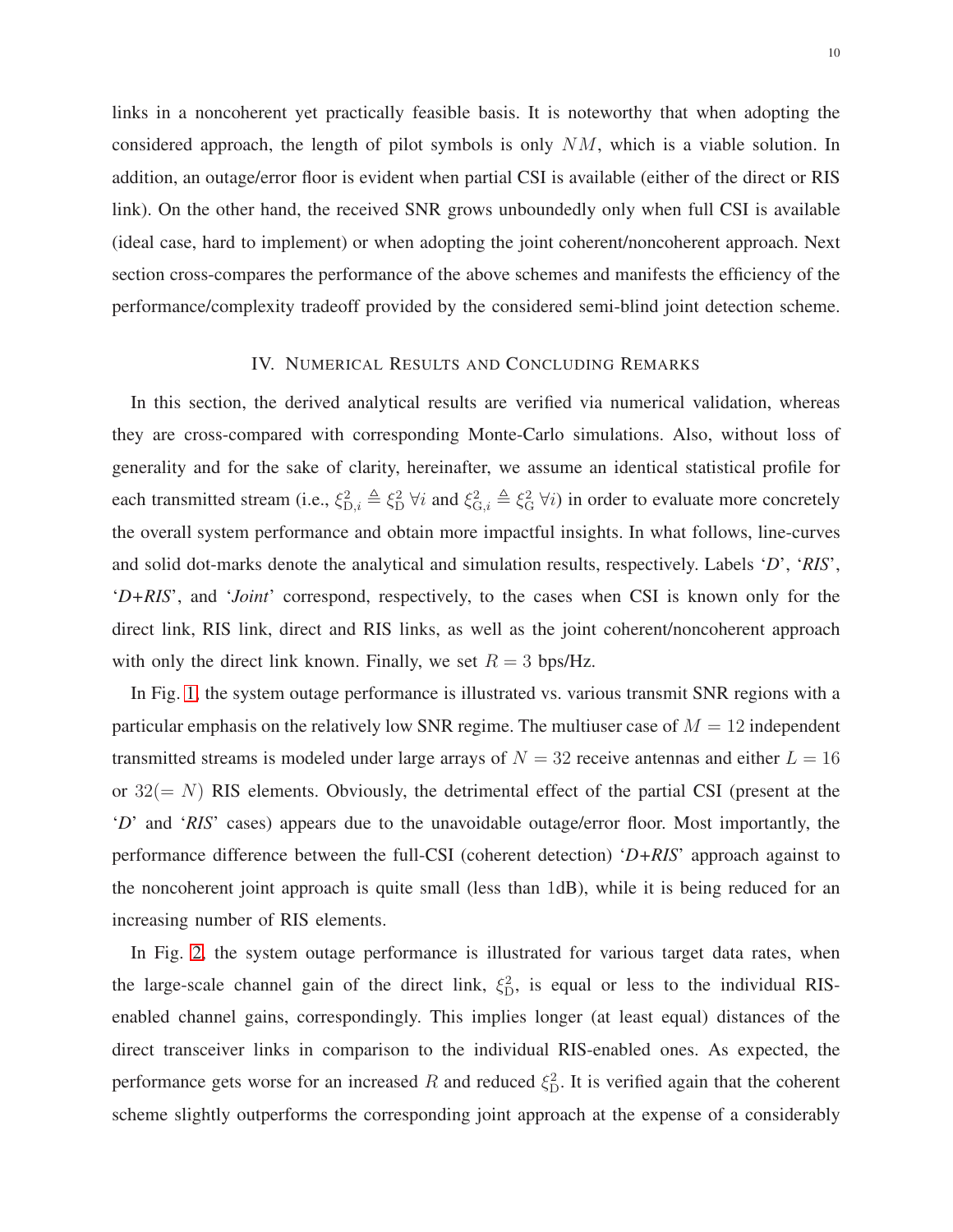

<span id="page-10-0"></span>Fig. 1. Outage probability vs. various transmit SNR values and different RIS arrays, when  $M = 12$  and  $N = 32$ . Also, it is assumed that  $\{\xi_{\rm D}^2, \xi_{\rm G}^2, \xi_{\rm H}^2\} = 1$ .

higher computational overhead. Furthermore, the suboptimal approach under perfect CSI in [\[17\]](#page-12-8) is presented for performance comparison reasons. In fact, [\[17,](#page-12-8) Algorithm 1] introduces a joint optimization method of both power transmission and phase alignment at RIS. However, only the phase optimization is implemented in Fig. [2](#page-11-5) (for a fair comparison to the proposed approach), as per [\[17,](#page-12-8) Eq. (23)]. Notably, the suboptimal scheme in [\[17\]](#page-12-8) outperforms the considered randomphase approach; yet, at the cost of an increased computational complexity and a considerably higher signaling overhead  $(NLM + NM)$  against only NM provided by the proposed randomphase approach).

Overall, the outcomes derived from Figs. [1](#page-10-0) and [2](#page-11-5) are encouraging since the joint detection scheme comes with a significant reduction of the signaling (pilot) overhead which is in the order of NLM; whereby, it reflects a notable gain especially in massive MIMO deployments with large RIS arrays. Such a beneficial feature is achieved by introducing a manageable computational burden via a cost-efficient hardware gear for the noncoherent detection so as to capture the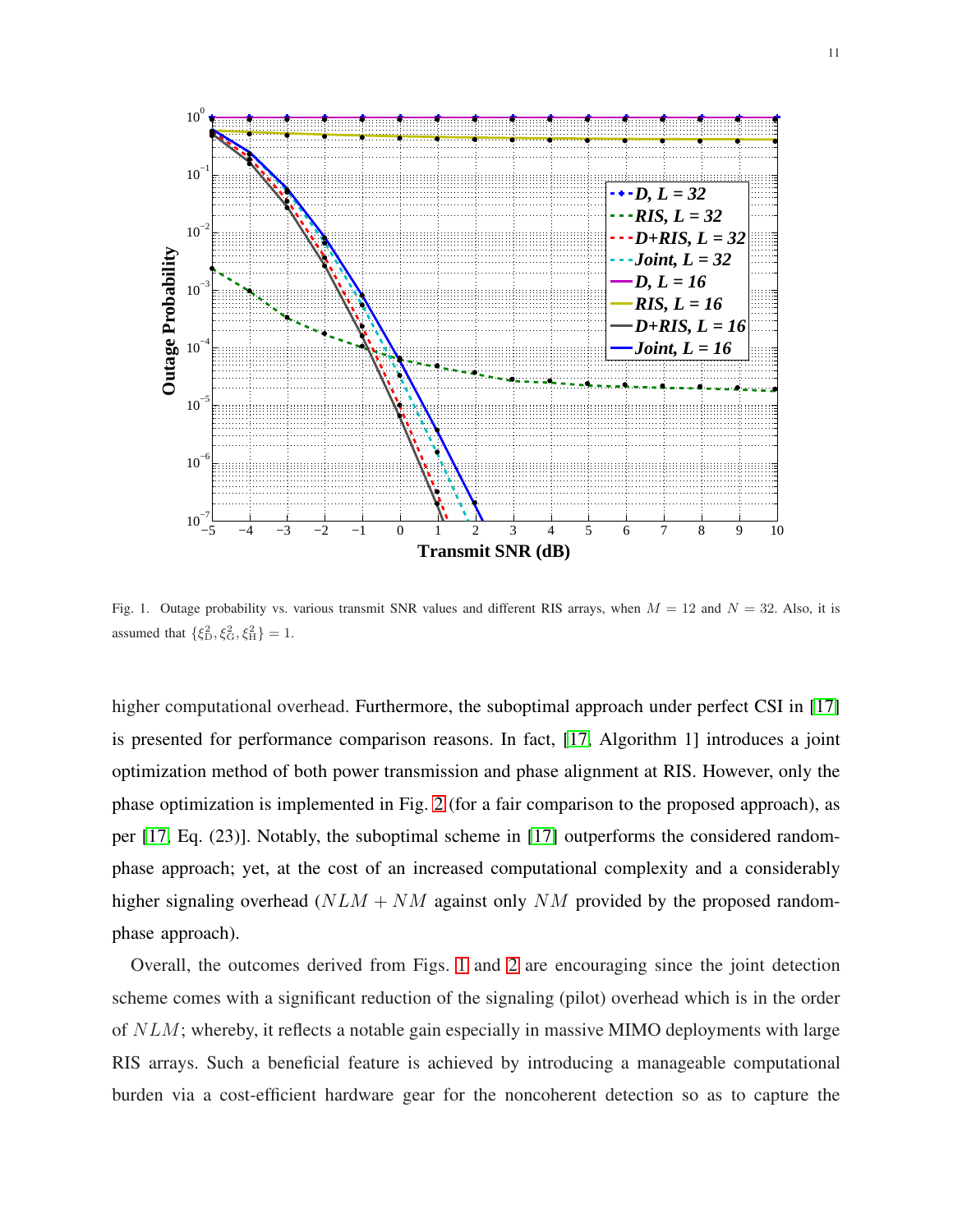

<span id="page-11-5"></span>Fig. 2. Outage probability vs. different target data rates, where  $N = 32$ ,  $M = 14$  and  $L = 16$ . Also, it is assumed that  $\xi_{\rm H}^2 = \xi_{\rm G}^2 = 0.7$ , while  $p = 3$ dB.

RIS-enabled channel gains.

### **REFERENCES**

- <span id="page-11-0"></span>[1] Z. Wang, L. Liu, and S. Cui, "Channel estimation for intelligent reflecting surface assisted multiuser communications: Framework, algorithms, and analysis," *IEEE Trans. Wireless Commun.*, vol. 19, no. 10, pp. 6607–6620, Oct. 2020.
- [2] X. Qian, M. Di Renzo, J. Liu, A. Kammoun, and M.-S. Alouini, "Beamforming through reconfigurable intelligent surfaces in single-user MIMO systems: SNR distribution and scaling laws in the presence of channel fading and phase noise," *IEEE Wireless Commun. Lett.*, vol. 10, no. 1, pp. 77–81, Jan. 2021.
- <span id="page-11-1"></span>[3] Y. Zhang, J. Zhang, M. D. Renzo, H. Xiao, and B. Ai, "Performance analysis of RIS-aided systems with practical phase shift and amplitude response," *IEEE Trans. Veh. Technol.*, vol. 70, no. 5, pp. 4501–4511, May 2021.
- <span id="page-11-2"></span>[4] C. Psomas and I. Krikidis, "Low-complexity random rotation-based schemes for intelligent reflecting surfaces," *IEEE Trans. Wireless Commun.*, vol. 20, no. 8, pp. 5212–5225, Aug. 2021.
- <span id="page-11-3"></span>[5] P. Dharmawansa, S. Atapattu, and M. D. Renzo, "Performance analysis of a two-tile reconfigurable intelligent surface assisted 2 × 2 MIMO system," *IEEE Wireless Commun. Lett.*, vol. 10, no. 3, pp. 493–497, 2021.
- <span id="page-11-4"></span>[6] A. Khaleel and E. Basar, "Reconfigurable intelligent surface-empowered MIMO systems," *IEEE Syst. J.*, vol. 15, no. 3, Sep. 2021.
- [7] I. S. Gradshteyn and I. M. Ryzhik, *Table of Integrals, Series, and Products*. Academic Press, 2007.